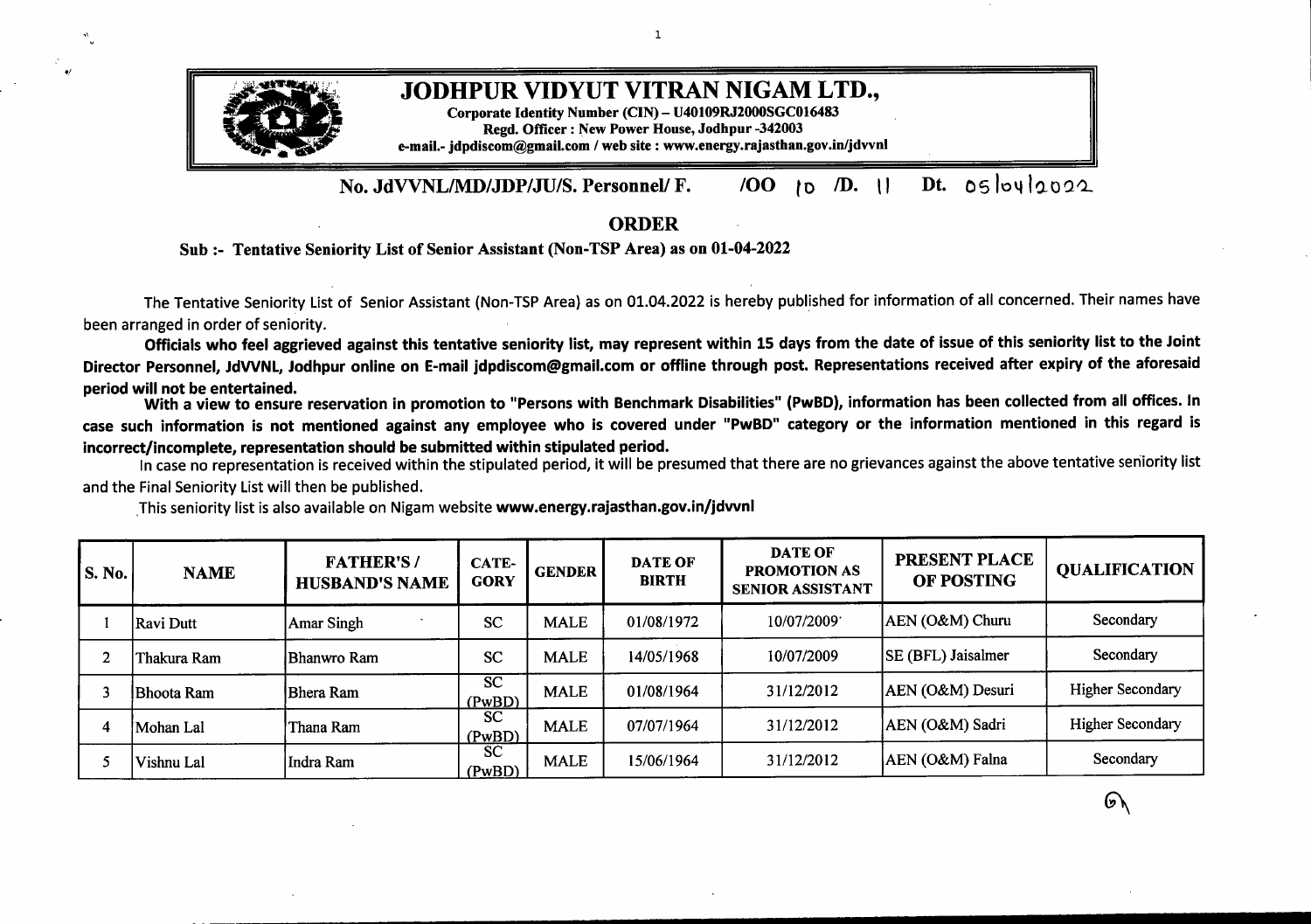| S. No.         | <b>NAME</b>                     | <b>FATHER'S/</b><br><b>HUSBAND'S NAME</b> | <b>CATE-</b><br><b>GORY</b>      | <b>GENDER</b> | <b>DATE OF</b><br><b>BIRTH</b> | <b>DATE OF</b><br>PROMOTION AS<br><b>SENIOR ASSISTANT</b> | PRESENT PLACE<br>OF POSTING   | <b>QUALIFICATION</b>    |
|----------------|---------------------------------|-------------------------------------------|----------------------------------|---------------|--------------------------------|-----------------------------------------------------------|-------------------------------|-------------------------|
| 6              | Durga Ram Singaliya             | Labu Ram                                  | $\overline{SC}$<br>(PwBD)        | <b>MALE</b>   | 02/07/1964                     | 31/12/2012                                                | AO (O&M) Pali                 | <b>Higher Secondary</b> |
| $\overline{7}$ | Sita Ram                        | Kesa ji                                   | $\overline{SC}$<br>(PwBD)        | <b>MALE</b>   | 04/05/1964                     | 31/12/2012                                                | AEN (O&M) Sirohi              | <b>Higher Secondary</b> |
| 8              | Kanheya Lal                     | Deo Narain                                | $\overline{\text{sc}}$<br>(PwBD) | <b>MALE</b>   | 15/07/1969                     | 31/12/2012                                                | AEN (CSD-I) Pali              | Matric                  |
| 9              | Kapoora Ram                     | Varda Ram                                 | $\overline{SC}$<br>(PwBD)        | <b>MALE</b>   | 13/08/1971                     | 31/12/2012                                                | AEN (O&M) Sheoganj            | <b>Higher Secondary</b> |
| 10             | <b>Bhera Ram Meghwal</b>        | Vena Ram                                  | $\overline{SC}$<br>(PwBD)        | <b>MALE</b>   | 28/08/1965                     | 31/12/2012                                                | AEN (O&M) Sheoganj            | <b>Higher Secondary</b> |
| 11             | Kesa Ram                        | Badaji                                    | $\overline{SC}$<br>(PwBD)        | <b>MALE</b>   | 20/09/1970                     | 31/12/2012                                                | AEN (O&M) Pindwara            | <b>Higher Secondary</b> |
| 12             | Gajanand                        | Sri Ram Panwar                            | <b>SC</b>                        | <b>MALE</b>   | 08/02/1973                     | 31/12/2012                                                | AEN (O&M) Pallu               | BA                      |
| 13             | Kewal Chand Bamniya   Mangi Lal |                                           | <b>SC</b>                        | <b>MALE</b>   | 01/07/1969                     | 31/12/2012                                                | AEN (O&M) Bilara              | Secondary               |
| 14             | <b>Prakash Chand</b>            | <b>Bhana Ram</b>                          | <b>SC</b>                        | <b>MALE</b>   | 31/08/1974                     | 31/12/2012                                                | AEN (O&M) Pipar City          | Secondary               |
| 15             | Vijendra Kumar                  | Daya Nand                                 | <b>SC</b>                        | <b>MALE</b>   | 15/01/1972                     | 31/12/2012                                                | AEN (O&M) Sadulpur            | Senior Secondary        |
| 16             | Seema Parihar                   | Rohitash                                  | <b>SC</b>                        | <b>FEMALE</b> | 10/07/1977                     | 31/12/2012                                                | AEN (O&M)<br>Hanumangarh Town | Senior Secondary        |
| 17             | Sambhu Ram                      | Patta Ram                                 | <b>SC</b>                        | <b>MALE</b>   | 01/12/1974                     | 31/12/2012                                                | XEN (Civil) Barmer            | IInd Year               |
| 18             | Ganga Ram                       | Jetha Ram                                 | $\overline{SC}$<br>(PwBD)        | <b>MALE</b>   | 16/04/1968                     | 31/12/2012                                                | AEN (O&M)<br>Hanumangarh      | <b>BA</b>               |
| 19             | Rajendra Kumar                  | Birja Ram                                 | $\overline{SC}$<br>(PwBD)        | <b>MALE</b>   | 12/06/1976                     | 31/12/2012                                                | AEN (O&M) Rawatsar            | Senior Secondary        |
| 20             | Nimba Ram                       | Moda Ram                                  | $\overline{SC}$<br>(PwBD)        | <b>MALE</b>   | 15/12/1975                     | 10/02/2014                                                | XEN (O&M) Barmer              | <b>Higher Secondary</b> |
| 21             | Mahesh Kumar                    | Murlidhar                                 | <b>GEN</b>                       | <b>MALE</b>   | 18/08/1969                     | 22/10/2014                                                | AEN (O&M)<br>Keshrisinghpur   | <b>BA</b>               |
| 22             | <b>Bhawani Singh</b><br>Ranawat | Khangar Singh Ranawat                     | <b>GEN</b>                       | <b>MALE</b>   | 03/07/1974                     | 22/10/2014                                                | AEN (O&M) Sumerpur            | Senior Secondary        |
| 23             | Gauri Shankar                   | Chhotu Lal                                | <b>SC</b>                        | <b>MALE</b>   | 10/07/1972                     | 22/10/2014                                                | AEN (O&M) Nohar               | Ist Year                |
| 24             | <b>Babu Ram</b>                 | Bhoma Ram                                 | $\overline{SC}$<br>(PwBD)        | <b>MALE</b>   | 03/12/1974                     | 22/10/2014                                                | AEN (O&M) Balotra             | <b>BA</b>               |

હ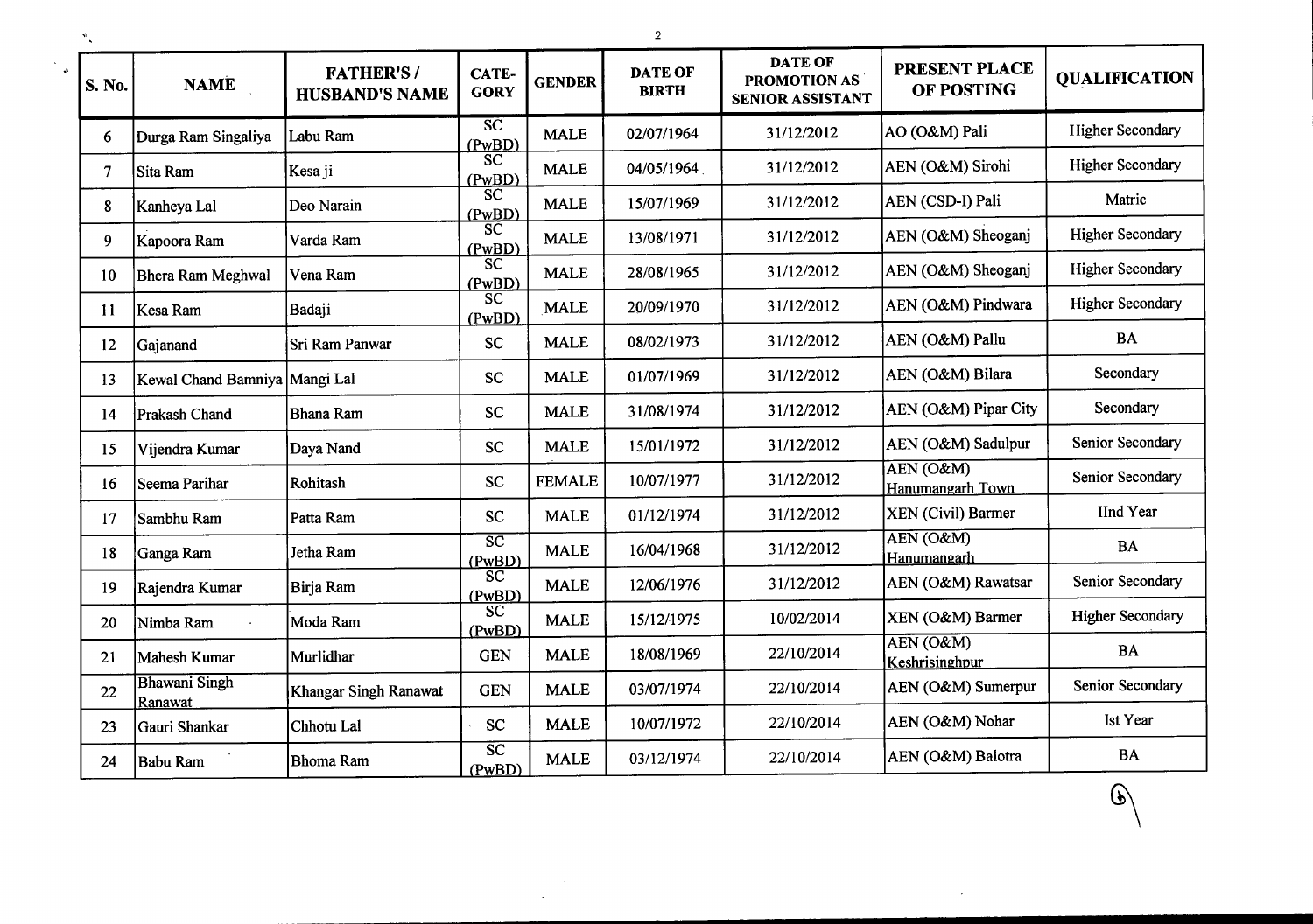| S. No. | <b>NAME</b>                      | <b>FATHER'S/</b><br><b>HUSBAND'S NAME</b> | CATE-<br><b>GORY</b>             | <b>GENDER</b> | <b>DATE OF</b><br><b>BIRTH</b> | <b>DATE OF</b><br>PROMOTION AS<br><b>SENIOR ASSISTANT</b> | PRESENT PLACE<br>OF POSTING           | <b>QUALIFICATION</b> |
|--------|----------------------------------|-------------------------------------------|----------------------------------|---------------|--------------------------------|-----------------------------------------------------------|---------------------------------------|----------------------|
| 25     | Hans Ram                         | <b>Bhudha Ram</b>                         | <b>SC</b><br>(PwBD)              | <b>MALE</b>   | 12/07/1979                     | 22/10/2014                                                | AEN (O&M) Sadulsahar                  | Sr. Secondary        |
| 26     | Roopa Ram Meghwal                | Kesha Ram                                 | $\overline{\text{sc}}$<br>(PwBD) | <b>MALE</b>   | 01/07/1973                     | 22/10/2014                                                | AEN (O&M) Pindwara                    | <b>BA</b>            |
| 27     | Padam Singh                      | Deen Dayal                                | <b>GEN</b><br>(PwBD)             | <b>MALE</b>   | 20/08/1969                     | 17/09/2015                                                | AEN (O&M) Jaisalmer                   | Secondary            |
| 28     | Pawan Kumar                      | Raghunath Pd. Sharma                      | <b>GEN</b>                       | <b>MALE</b>   | 10/07/1975                     | 17/09/2015                                                | AEN (City - II) Churu                 | Sr. Sec.             |
| 29     | Manoj Deora                      | Om Prakash Deora                          | <b>GEN</b>                       | <b>MALE</b>   | 04/06/1976                     | 17/09/2015                                                | SE(DC) Jodhpur                        | Secondary            |
| 30     | Mahveer Pd. Khatri               | Jai Narain                                | <b>GEN</b>                       | <b>MALE</b>   | 09/05/1976                     | 17/09/2015                                                | <b>ACOS Bikaner</b>                   | Sr. Sec.             |
| 31     | <b>Chander Mohan</b><br>Kachhawa | Ram gopal                                 | OBC                              | <b>MALE</b>   | 22/06/1976                     | 17/09/2015                                                | <b>ACOS Bikaner</b>                   | Sr. Sec.             |
| 32     | Mohd.Mohsin                      | Abdul Wahid                               | <b>GEN</b>                       | <b>MALE</b>   | 14/11/1973                     | 17/09/2015                                                | AEN (O&M) Churu                       | Secondary            |
| 33     | Amar Singh                       | <b>Himmat Singh</b>                       | <b>GEN</b>                       | <b>MALE</b>   | 05/08/1976                     | 17/09/2015                                                | AEN (O&M) Thendesar                   | Secondary            |
| 34     | Shyam Singh                      | Dhanna Ram                                | <b>GEN</b>                       | <b>MALE</b>   | 15/12/1975                     | 17/09/2015                                                | AEN (O&M) Bali                        | Sr. Sec.             |
| 35     | Madan Singh                      | Ranjit Singh                              | <b>GEN</b>                       | <b>MALE</b>   | 27/03/1972                     | 17/09/2015                                                | SE (O&M) Sirohi                       | <b>BA</b>            |
| 36     | S. Mohamad                       | Amir Mohamad                              | <b>GEN</b>                       | <b>MALE</b>   | 02/07/1974                     | 17/09/2015                                                | AEN (O&M) Padru                       | Sr. Sec.             |
| 37     | Sarwan Kumar<br>Prajapat         | Sugna Ram                                 | <b>OBC</b>                       | <b>MALE</b>   | 20/09/1972                     | 17/09/2015                                                | AEN (O&M-I)<br>Sridungargarh          | <b>BA</b>            |
| 38     | <b>Ratan Singh</b>               | Kan Singh                                 | <b>GEN</b>                       | <b>MALE</b>   | 10/05/1975                     | 17/09/2015                                                | AEN (CSD-II) Pali                     | Sr. Sec.             |
| 39     | Gyaneshwar Lal                   | Durga Lal                                 | <b>GEN</b>                       | <b>MALE</b>   | 02/06/1962                     | 17/09/2015                                                | AEN (CSD-C-II) Ju.                    | Sr. Sec.             |
| 40     | Ravindra Kr.Munjal               | <b>Inder Pal</b>                          | <b>GEN</b><br>(PwBD)             | <b>MALE</b>   | 06/07/1979                     | 17/09/2015                                                | <b>AEN (CSD-III)</b><br>Sriganganagar | Matric               |
| 41     | Chanan Mal                       | <b>Punam Chand</b>                        | $\overline{O}$ BC<br>(PwBD)      | <b>MALE</b>   | 30/07/1963                     | 17/09/2015                                                | AEN (O&M) Gogamedi                    | Secondary            |
| 42     | Satya Narain Sharma              | Hari Ram                                  | <b>GEN</b><br>(PwBD)             | <b>MALE</b>   | 01/01/1968                     | 17/09/2015                                                | AEN (O&M)<br>Hanumangarh Town         | Secondary            |
| 43     | Ramu Ram Verma                   | Surja Ram                                 | <b>OBC</b>                       | <b>MALE</b>   | 25/04/1970                     | 17/09/2015                                                | AEN (O&M) Lalgarh<br><b>Jattan</b>    | Sr. Sec.             |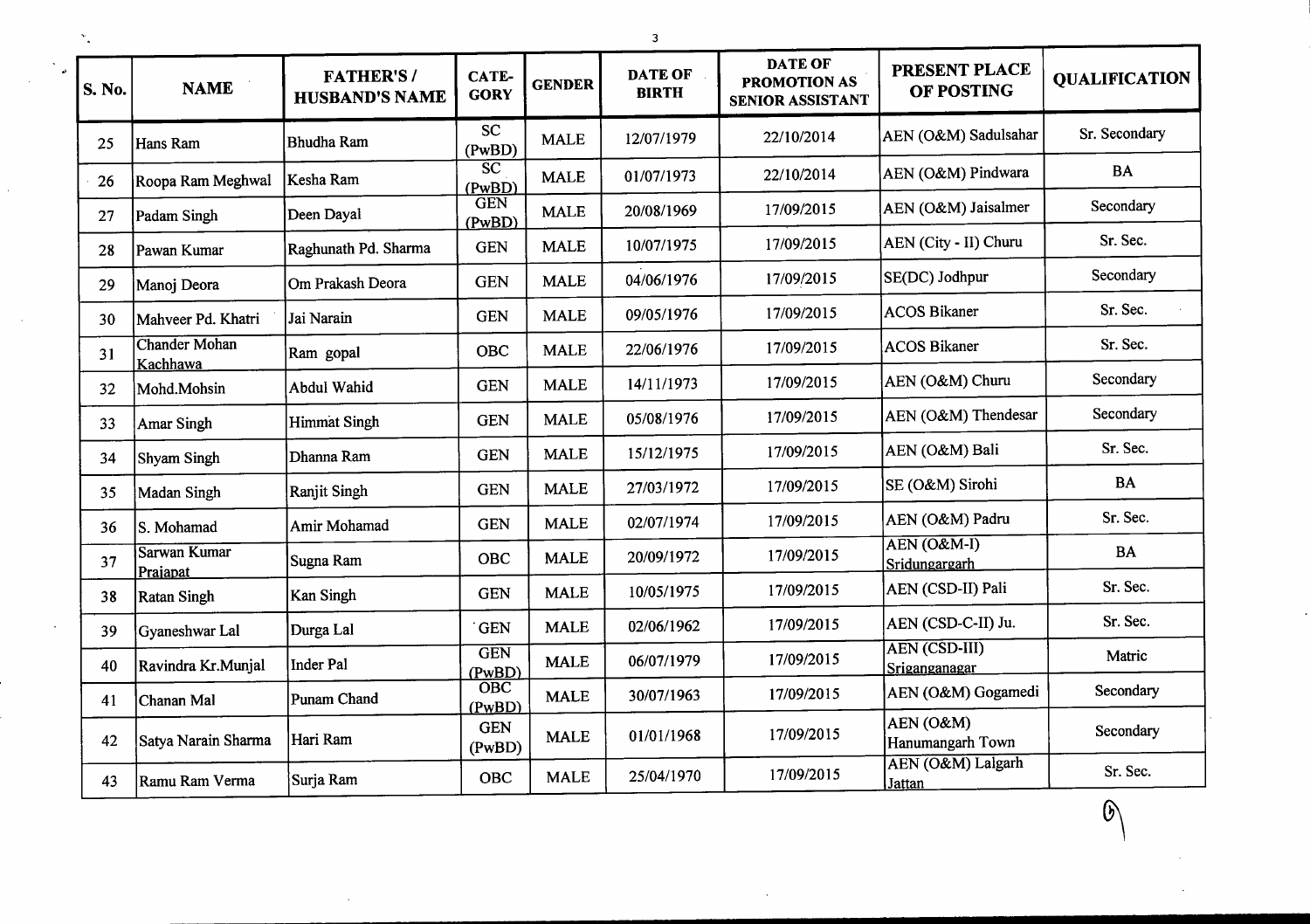| S. No. | <b>NAME</b>        | <b>FATHER'S/</b><br><b>HUSBAND'S NAME</b> | CATE-<br><b>GORY</b> | <b>GENDER</b> | <b>DATE OF</b><br><b>BIRTH</b> | <b>DATE OF</b><br><b>PROMOTION AS</b><br>SENIOR ASSISTANT | <b>PRESENT PLACE</b><br>OF POSTING    | <b>QUALIFICATION</b> |
|--------|--------------------|-------------------------------------------|----------------------|---------------|--------------------------------|-----------------------------------------------------------|---------------------------------------|----------------------|
| 44     | Jasmer Singh       | Dilawar Singh                             | OBC<br>(PwBD)        | <b>MALE</b>   | 04/03/1970                     | 17/09/2015                                                | <b>AEN</b> (Rural)<br>Sriganganagar   | Matric               |
| 45     | Jasvinder Singh    | Sheetal Singh                             | <b>GEN</b><br>(PwBD) | <b>MALE</b>   | 05/07/1972                     | 17/09/2015                                                | AEN (O&M) Jaitsar                     | Matric               |
| 46     | Ram Chander        | <b>Govind Ram</b>                         | <b>GEN</b><br>(PwBD) | <b>MALE</b>   | 01/10/1964                     | 17/09/2015                                                | <b>AEN (CSD-III)</b><br>Sriganganagar | M.COM                |
| 47     | Rakesh Kumar       | Govind Lal                                | <b>GEN</b><br>(PwBD) | <b>MALE</b>   | 15/08/1968                     | 17/09/2015                                                | AEN (O&M)<br>Keshrisinghpur           | <b>BA</b>            |
| 48     | Gautam Chand       | Gheesu lal                                | <b>SC</b>            | <b>MALE</b>   | 10/07/1977                     | 17/09/2015                                                | XEN (O&M) Sojat City                  | <b>B.SC</b>          |
| 49     | Ram Dev            | Nanu Ram                                  | <b>SC</b>            | <b>MALE</b>   | 02/11/1974                     | 17/09/2015                                                | AEN (O&M)<br>Raisinghnagar            | M.Com                |
| 50     | Dinesh Kumar       | Kapura Ram                                | SC                   | <b>MALE</b>   | 25/02/1978                     | 17/09/2015                                                | AEN (O&M) Kalandari                   | <b>BA</b>            |
| 51     | Banwari Lal        | Kana Ram                                  | SC                   | <b>MALE</b>   | 20/12/1980                     | 17/09/2015                                                | AEN (O&M)<br>Raisinghnagar            | <b>BA</b>            |
| 52     | Jagpal Singh       | <b>Charanjeet Singh</b>                   | <b>GEN</b>           | <b>MALE</b>   | 02/06/1975                     | 05/10/2016                                                | XEN (CD)<br>Sriganganagar             | Matric               |
| 53     | Mahesh Chawala     | Ram Prakash                               | <b>GEN</b>           | <b>MALE</b>   | 05/06/1966                     | 05/10/2016                                                | AEN (O&M) Padampur                    | Sr. Sec.             |
| 54     | Aabid Hussain      | Zafar Hussain                             | <b>GEN</b>           | <b>MALE</b>   | 11/09/1969                     | 05/10/2016                                                | <b>AEN</b> (Training) Jodhpur         | <b>B.COM</b>         |
| 55     | Rajendra Singh     | Mangal Singh                              | <b>GEN</b>           | <b>MALE</b>   | 12/08/1975                     | 05/10/2016                                                | AEN (O&M) Sirohi                      | Secondary            |
| 56     | Mahesh Mathur      | Hulash Mathur                             | <b>GEN</b>           | <b>MALE</b>   | 10/04/1969                     | 05/10/2016                                                | AEN (CSD-D-I) Jodhpur                 | Secondary            |
| 57     | Gajdan             | Viradh Dan                                | <b>GEN</b>           | <b>MALE</b>   | 05/01/1976                     | 05/10/2016                                                | AEN (O&M) Ramsar                      | Sr. Sec.             |
| 58     | Ashok Kumar Soni   | Mohan Lal                                 | <b>GEN</b>           | <b>MALE</b>   | $04/10/1973$ .                 | 05/10/2016                                                | ZCE (BZ) Bikaner                      | Secondary            |
| 59     | Ikbal Singh        | <b>Manjeet Singh</b>                      | <b>GEN</b>           | <b>MALE</b>   | 18/03/1972                     | 05/10/2016                                                | ACOS, Hanumangarh Jn.                 | <b>B.SC</b>          |
| 60     | Kanti Prasad Bohra | Shanti Prasad                             | <b>GEN</b>           | <b>MALE</b>   | 05/05/1971                     | 05/10/2016                                                | AEN (CSD-D-I) Jodhpur                 | <b>BA</b>            |
| 61     | Govind Singh       | Gordhan Singh                             | <b>GEN</b><br>(PwBD) | <b>MALE</b>   | 20/08/1969                     | 05/10/2016                                                | <b>AEN</b> (Rural) Pali               | Sr. Sec.             |
| 62     | Bheru Lal Kalal    | Shes Mal                                  | <b>GEN</b><br>(PwBD) | <b>MALE</b>   | 13/07/1972                     | 05/10/2016                                                | AEN (Vig) Pali                        | Sr. Sec.             |

 $\sim$ 

4

 $\mathcal{O}$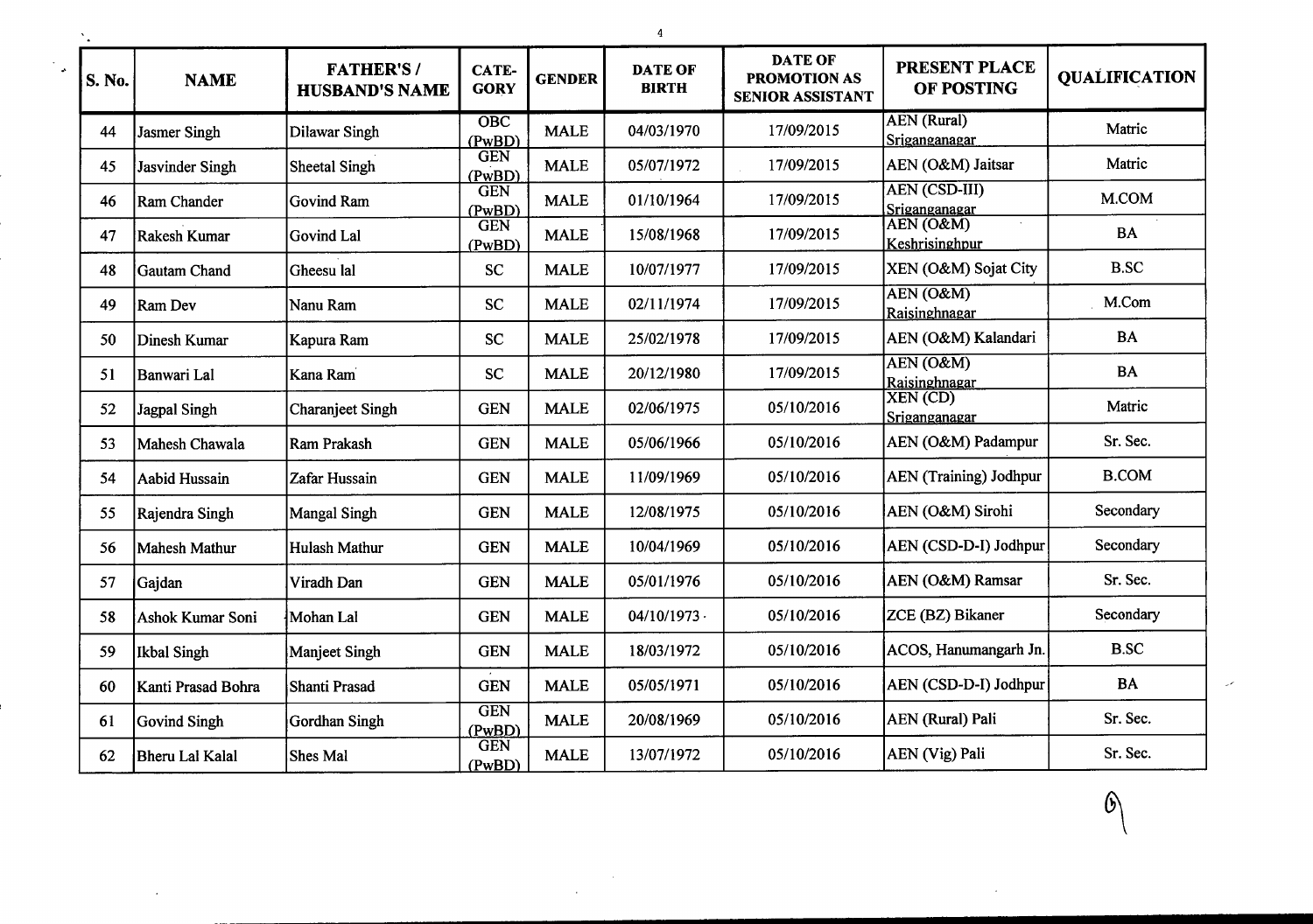| S. No. | <b>NAME</b>            | <b>FATHER'S/</b><br><b>HUSBAND'S NAME</b> | CATE-<br><b>GORY</b> | <b>GENDER</b> | <b>DATE OF</b><br><b>BIRTH</b> | <b>DATE OF</b><br>PROMOTION AS<br><b>SENIOR ASSISTANT</b> | PRESENT PLACE<br>OF POSTING                         | <b>OUALIFICATION</b> |
|--------|------------------------|-------------------------------------------|----------------------|---------------|--------------------------------|-----------------------------------------------------------|-----------------------------------------------------|----------------------|
| 63     | Deepa Ram              | Jasha Ram                                 | <b>GEN</b><br>(PwBD) | <b>MALE</b>   | 15/09/1968                     | 05/10/2016                                                | AEN (O&M) Kharchi                                   | Sr. Sec.             |
| 64     | Mahendra Singh         | <b>Mohan Singh</b>                        | <b>GEN</b>           | <b>MALE</b>   | 19/06/1972                     | 05/10/2016                                                | ZCE (J/Z) Jodhpur                                   | Graduate             |
| 65     | Kirat Singh            | Roop Singh                                | <b>GEN</b>           | <b>MALE</b>   | 17/08/1971                     | 05/10/2016                                                | AEN (O&M) Raniwara                                  | Sr. Secondary        |
| 66     | Santosh Kumar Vyas     | Ghanshyam                                 | <b>GEN</b>           | <b>MALE</b>   | 15/03/1977                     | 05/10/2016                                                | AEN (Vig.) Bikaner                                  | Sr. Sec.             |
| 67     | Kamal Kumar Kothari    | Kishan Kumar                              | <b>GEN</b>           | <b>MALE</b>   | 04/07/1975                     | 05/10/2016                                                | SE (DC) Bikaner                                     | <b>B.COM</b>         |
| 68     | Raj Kumar Purohit      | Brij Kumar                                | <b>GEN</b>           | <b>MALE</b>   | 29/07/1968                     | 05/10/2016                                                | AEN (M&P-II) Jodhpur                                | Sr. Sec.             |
| 69     | Niranjan Sharma        | <b>Prem Chand</b>                         | <b>GEN</b>           | <b>MALE</b>   | 10/04/1968                     | 05/10/2016                                                | XEN (O&M) Sujangarh                                 | MBA (Finance)        |
| 70     | Anand Gopal            | Natwar lal                                | <b>GEN</b>           | <b>MALE</b>   | 16/06/1979                     | 05/10/2016                                                | XEN (Civil) Bikaner                                 | Secondary            |
| 71     | Raj Kumar Swami        | <b>Bhiya Ram</b>                          | <b>OBC</b>           | <b>MALE</b>   | 05/10/1970                     | 05/10/2016                                                | <b>AEN</b> (Rural)<br>Hanumangarh Jn.               | Sr. Sec.             |
| 72     | <b>Basant Kumar</b>    | Nathu Ram                                 | <b>GEN</b>           | <b>MALE</b>   | 28/01/1976                     | 05/10/2016                                                | AEN (O&M) Khajuwala                                 | Secondary            |
| 73     | <b>Umaid Singh</b>     | <b>Ram Singh</b>                          | <b>GEN</b>           | <b>MALE</b>   | 20/02/1977                     | 05/10/2016                                                | $\overline{\text{AEN}(\text{O\&M})}$<br>Sardarsahar | Secondary            |
| 74     | Harish Kumar           | Ajyab Ram                                 | <b>GEN</b>           | <b>MALE</b>   | 11/09/1969                     | 05/10/2016                                                | AEN (C-III)<br>Sriganganagar                        | Matric               |
| 75     | Kishan Lal             | Amba Lal                                  | <b>OBC</b>           | <b>MALE</b>   | 15/02/1970                     | 05/10/2016                                                | AEN (O&M) Osian                                     | <b>B.COM</b>         |
| 76     | <b>Chatarpal Singh</b> | <b>Ratan Singh</b>                        | <b>GEN</b>           | <b>MALE</b>   | 04/11/1975                     | 05/10/2016                                                | AEN (M&P-I) Jodhpur                                 | <b>MBA</b>           |
| .77    | Yogendra Kalla         | K.K. Kalla                                | GEN ·                | <b>MALE</b>   | 19/11/1976                     | 05/10/2016                                                | SE (MM&C) Jodhpur                                   | Secondary            |
| 78     | Vijay Pal Singh        | <b>Ishwar Singh Vadav</b>                 | <b>GEN</b>           | <b>MALE</b>   | 27/05/1965                     | 05/10/2016                                                | IAP (Exp) Bikaner                                   | <b>B.COM</b>         |
| 79     | Mohmed Shahid          | <b>Nisar Ahmed</b>                        | <b>OBC</b>           | <b>MALE</b>   | 04/08/1972                     | 05/10/2016                                                | SE (DC) Jodhpur                                     | Secondary            |
| 80     | Sanjay Kumar           | Sambhu Dayal Devasi                       | <b>SBC</b>           | <b>MALE</b>   | 17/03/1976                     | 05/10/2016                                                | SE (CIVIL) Jodhpur                                  | <b>BA</b>            |
| 81     | Narayan Ram            | Ramlal                                    | <b>OBC</b>           | <b>MALE</b>   | 08/07/1969                     | 05/10/2016                                                | AEN (O&M) Borunda                                   | <b>BA</b>            |

 $\odot$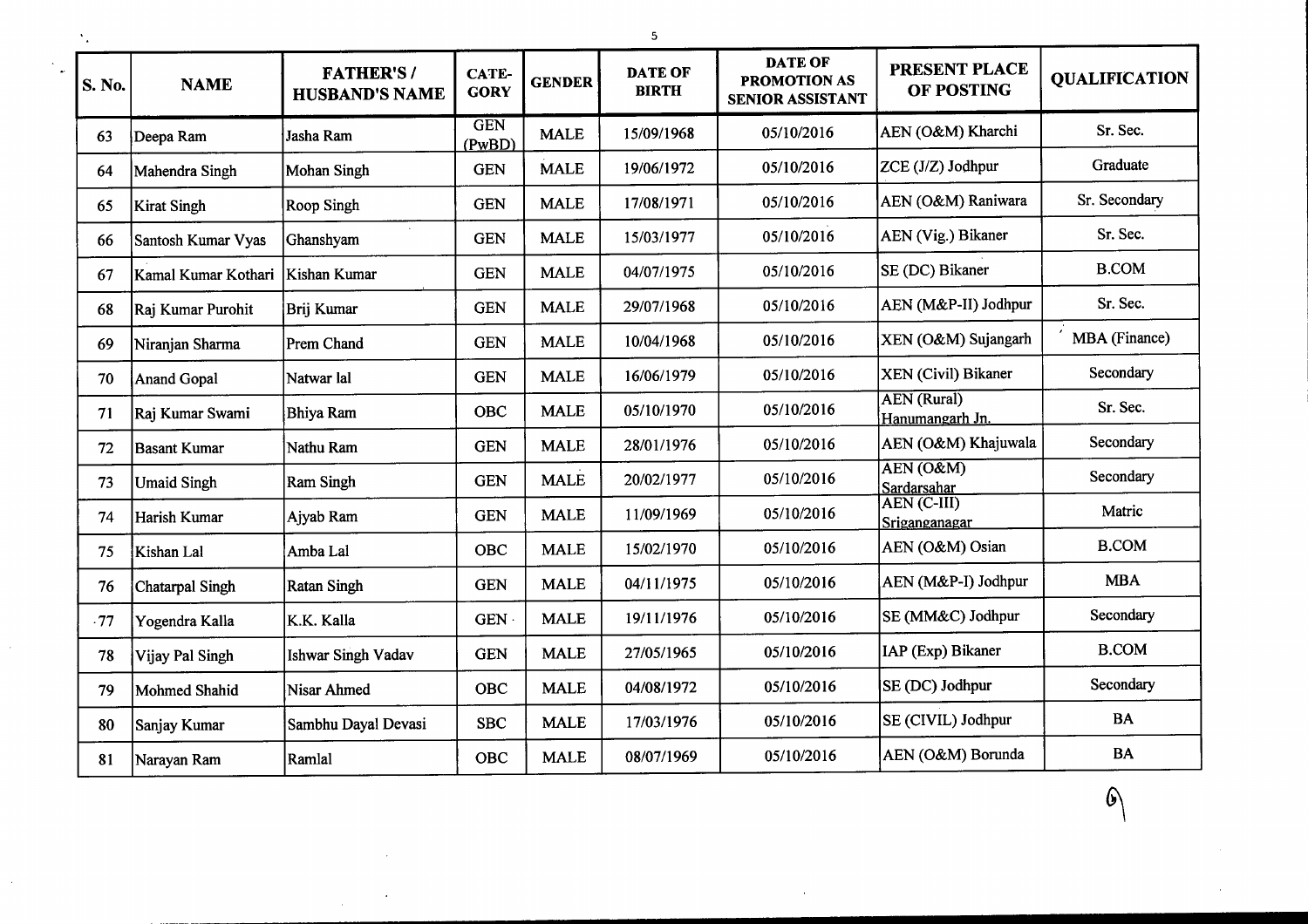| S. No. | <b>NAME</b>        | <b>FATHER'S/</b><br><b>HUSBAND'S NAME</b> | <b>CATE-</b><br><b>GORY</b> | <b>GENDER</b> | <b>DATE OF</b><br><b>BIRTH</b> | <b>DATE OF</b><br>PROMOTION AS<br><b>SENIOR ASSISTANT</b> | <b>PRESENT PLACE</b><br>OF POSTING    | <b>QUALIFICATION</b> |
|--------|--------------------|-------------------------------------------|-----------------------------|---------------|--------------------------------|-----------------------------------------------------------|---------------------------------------|----------------------|
| 82     | Vijay Singh        | <b>Sultan Singh</b>                       | <b>GEN</b>                  | <b>MALE</b>   | 31/05/1975                     | 05/10/2016                                                | XEN (O&M) Ratangarh                   | Post Graduate        |
| 83     | Noor Hasan         | Bhanwaroo Khan                            | <b>GEN</b>                  | <b>MALE</b>   | 22/05/1977                     | 05/10/2016                                                | AEN (O&M) Churu                       | Graduate             |
| 84     | Padam Singh        | Daulat Singh                              | <b>GEN</b>                  | <b>MALE</b>   | 13/05/1973                     | 05/10/2016                                                | AEN (CSD-D-I) Jodhpur                 | <b>BA</b>            |
| 85     | Bihari Singh       | Shanker Dan                               | <b>OBC</b>                  | <b>MALE</b>   | 22/03/1972                     | 05/10/2016                                                | XEN (O&M) Bilara                      | <b>MA</b>            |
| 86     | Purshottam Gaur    | Rameshwar Prasad                          | <b>GEN</b>                  | <b>MALE</b>   | 07/04/1977                     | 05/10/2016                                                | AEN (O&M) Pipaliya                    | Sr. Sec.             |
| 87     | Panna Ram          | Deva Ram                                  | <b>GEN</b><br>(PwBD)        | <b>MALE</b>   | 01/01/1968                     | 05/10/2016                                                | AEN (CSD-II) Pali                     | Secondary            |
| 88     | Pradeep Kumar      | Jethu Ram                                 | <b>GEN</b>                  | <b>MALE</b>   | 12/08/1976                     | 05/10/2016                                                | AEN (O&M) Baori                       | Secondary            |
| 89     | Dala Ram           | Rawata Ram                                | <b>GEN</b>                  | <b>MALE</b>   | 07/07/1973                     | 05/10/2016                                                | AEN (O&M) Dhumriya                    | Secondary            |
| 90     | Nawal Kishore Vyas | Megh Raj                                  | <b>GEN</b>                  | <b>MALE</b>   | 17/03/1970                     | 05/10/2016                                                | <b>XEN (DDUGJY)</b><br><b>Bikaner</b> | Sr. Sec.             |
| 91     | <b>Alok Pareek</b> | S.D.Vyas                                  | <b>GEN</b>                  | <b>MALE</b>   | 17/01/1973                     | 05/10/2016                                                | AEN (CSD-B-V)<br>Jodhpur              | <b>B.COM</b>         |
| 92     | Devendra Hazrati   | <b>Bhim Sen Hazrati</b>                   | <b>GEN</b>                  | <b>MALE</b>   | 04/10/1974                     | 05/10/2016                                                | ZCE (BZ) Bikaner                      | XIth                 |
| 93     | Moola Ram          | Moti Ram                                  | <b>SC</b>                   | <b>MALE</b>   | 01/06/1976                     | 05/10/2016                                                | AEN (O&M) Pindwara                    | Secondary            |
| 94     | Sobha Pareek       | <b>Basant Kumar Pareek</b>                | <b>GEN</b>                  | <b>FEMALE</b> | 07/05/1963                     | 05/10/2016                                                | ACOS, Jodhpur                         | Secondary            |
| 95     | Yunus Khan         | Bhanwroo Khan                             | <b>GEN</b>                  | <b>MALE</b>   | 15/07/1972                     | 05/10/2016                                                | SE (O&M) Churu                        | Graduate             |
| 96     | Minakshi           | Hem Raj Soni                              | <b>GEN</b>                  | <b>FEMALE</b> | 19/11/1977                     | 05/10/2016                                                | <b>AEN (CSD-B-III)</b><br>Jodhpur     | BA II Year           |
| 97     | Paras Mal          | Mangi Lal                                 | <b>SC</b>                   | <b>MALE</b>   | 01/07/1966                     | 05/10/2016                                                | AEN (O&M) Bilara                      | Secondary            |
| 98     | Roshan Kumar       | Raj Kumar                                 | <b>SC</b>                   | <b>MALE</b>   | 08/07/1982                     | 05/10/2016                                                | <b>AEN</b> (Rural)<br>Hanumangarh Jn. | <b>BA</b>            |
| 99     | Kailash Kumar      | Shankar Lal                               | $\overline{O}$ BC<br>(PwBD) | <b>MALE</b>   | 16/03/1968                     | 27/07/2018                                                | AEN (O&M) Mandar                      | <b>BA</b>            |
| 100    | Sudhir Kumar       | Amar Nath                                 | <b>GEN</b>                  | <b>MALE</b>   | 18/09/1969                     | 27/07/2018                                                | AEN (O&M) Suratgarh                   | M.B.A.               |

 $\omega$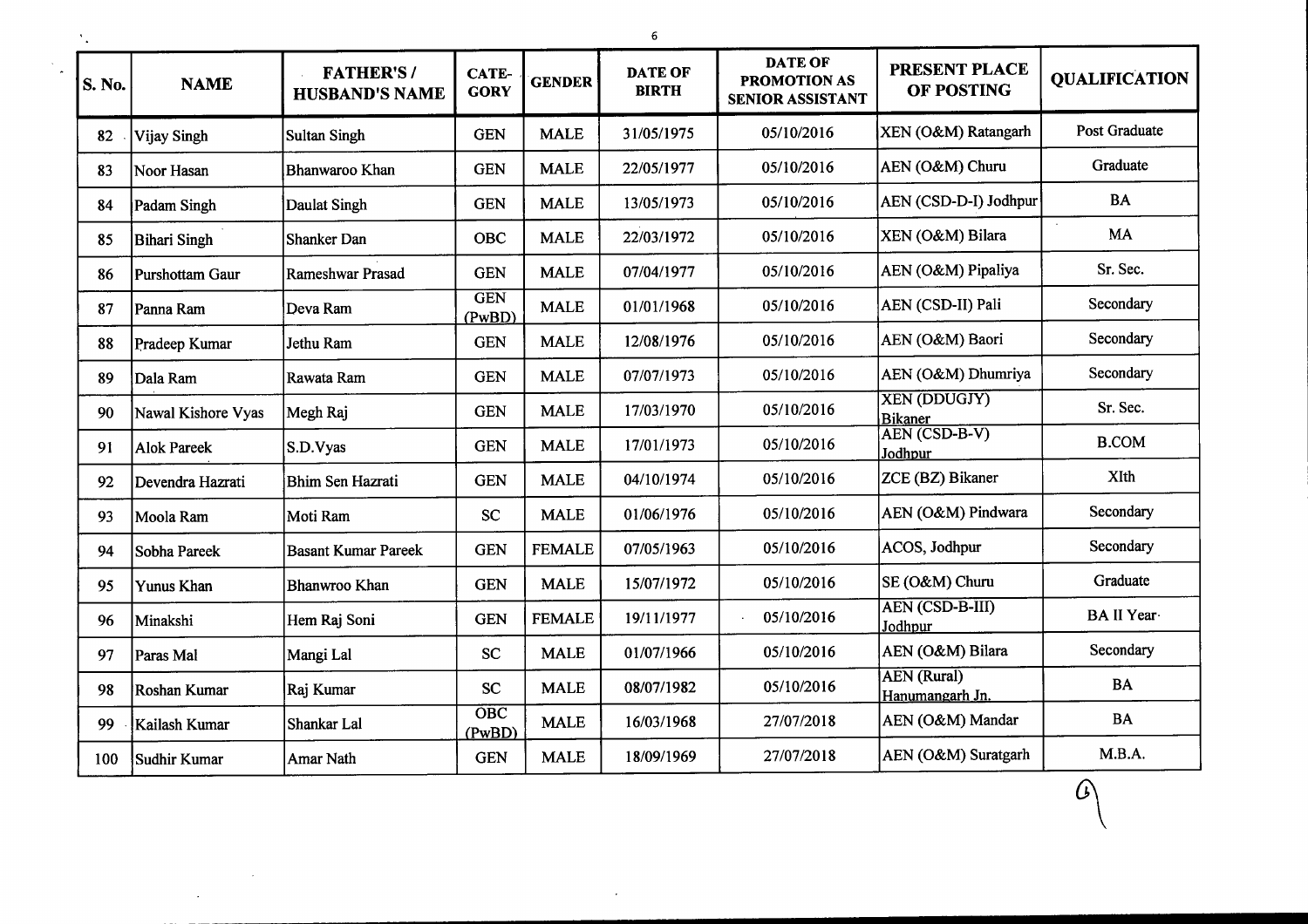| S. No. | <b>NAME</b>          | <b>FATHER'S/</b><br><b>HUSBAND'S NAME</b> | CATE-<br><b>GORY</b> | <b>GENDER</b> | <b>DATE OF</b><br><b>BIRTH</b> | <b>DATE OF</b><br><b>PROMOTION AS</b><br><b>SENIOR ASSISTANT</b> | <b>PRESENT PLACE</b><br><b>OF POSTING</b> | <b>QUALIFICATION</b> |
|--------|----------------------|-------------------------------------------|----------------------|---------------|--------------------------------|------------------------------------------------------------------|-------------------------------------------|----------------------|
| 101    | Arjun Singh Sisodia  | Mangi Lal Sisodia                         | <b>GEN</b>           | <b>MALE</b>   | 01/03/1969                     | 27/07/2018                                                       | AEN (O&M) Nandari                         | <b>BA</b>            |
| 102    | Jagdish Prasad       | Dhima Ram                                 | OBC                  | <b>MALE</b>   | 05/05/1972                     | 27/07/2018                                                       | AO(IA), Jodhpur                           | BA                   |
| 103    | <b>Bhanwar Singh</b> | <b>Inder Singh</b>                        | <b>GEN</b>           | <b>MALE</b>   | 31/07/1973                     | 27/07/2018                                                       | AEN (R) Churu                             | <b>BA</b>            |
| 104    | Ashok Kr. Joshi      | <b>Bhola Nath</b>                         | <b>GEN</b>           | <b>MALE</b>   | 03/09/1967                     | 27/07/2018                                                       | SE (DC) Bikaner                           | B. SC., MA LLB       |
| 105    | Jagdish Dan Charan   | Gordhan Dan                               | OBC                  | <b>MALE</b>   | 21/10/1964                     | 27/07/2018                                                       | <b>ACOS Bikaner</b>                       | <b>BA</b>            |
| 106    | Gopal Singh          | <b>Govind Singh</b>                       | <b>GEN</b>           | <b>MALE</b>   | 27/07/1973                     | 27/07/2018                                                       | <b>AEN</b> (Rural) Churu                  | <b>BA</b>            |
| 107    | Rakhi Bhatia         | D.P. Bhatia                               | <b>GEN</b><br>(PwBD) | <b>FEMALE</b> | 05/08/1973                     | 27/07/2018                                                       | XEN (O&M)<br>Jaisalmer                    | Secondary            |
| 108    | Gopal Chand Jat      | Arjun Ram                                 | OBC                  | <b>MALE</b>   | 13/04/1974                     | 27/07/2018                                                       | SE (DC) Bikaner                           | MA                   |
| 109    | Mukesh Kumar         | Devendra Kumar                            | <b>GEN</b>           | <b>MALE</b>   | 10/03/1975                     | 27/07/2018                                                       | AEN (R) Jaisalmer                         | <b>BA</b>            |
| 110    | Bhagwati             | Kishan Dan                                | <b>OBC</b><br>(PwBD) | <b>FEMALE</b> | 07/12/1963                     | 27/07/2018                                                       | AEN (O&M) Sindhari                        | Secondary            |
| 111    | Praveen Dave         | <b>Murlidhar Dave</b>                     | <b>GEN</b>           | <b>MALE</b>   | 02/07/1970                     | 27/07/2018                                                       | PRO, Jodhpur                              | <b>B.COM</b>         |
| 112    | Pukh Raj Choudhary   | Gordhan Ram<br>Choudhary                  | <b>OBC</b>           | <b>MALE</b>   | 09/07/1970                     | 27/07/2018                                                       | Secretary (Admn.)<br>Jodhpur              | <b>B.COM</b>         |
| 113    | Rajendra Kumar       | Chhela Ram                                | <b>OBC</b>           | <b>MALE</b>   | 08/09/1976                     | 27/07/2018                                                       | AO(IA), Jodhpur                           | <b>BA</b>            |
| 114    | Suresh Jangid        | Sukha Ram                                 | <b>GEN</b><br>(PwBD) | <b>MALE</b>   | 03/05/1974                     | 27/07/2018                                                       | AEN (O&M) Sheo                            | Secondary            |
|        | 115 Ashok Puri       | Chiman Puri                               | <b>GEN</b>           | <b>MALE</b>   | 06/06/1966                     | 27/07/2018                                                       | AEN (O&M) Falna                           | <b>B.COM</b>         |
| 116    | Santosh Kanwar       | <b>Awtar Singh</b>                        | <b>GEN</b>           | <b>MALE</b>   | 12/11/1972                     | 27/07/2018                                                       | AEN (O&M)<br>Pilibanga                    | Secondary            |
| 117    | Amit Kaushik         | Mahender Kaushik                          | <b>GEN</b>           | <b>MALE</b>   | 27/04/1974                     | 27/07/2018                                                       | $\overline{AEN}$ (C-I)<br>Srignagangar    | <b>BA</b>            |
| 118    | Satish Sharma        | Ram Kishan                                | <b>GEN</b><br>(PwBD) | <b>MALE</b>   | 13/06/1973                     | 27/07/2018                                                       | XEN (DD-II) Bikaner                       | <b>B.COM</b>         |
| 119    | Rajeshwari Sharma    | Suresh Kumar                              | <b>GEN</b>           | FEMALE        | 15/07/1963                     | 27/07/2018                                                       | XEN (M&P-I) Bikaner                       | Secondary            |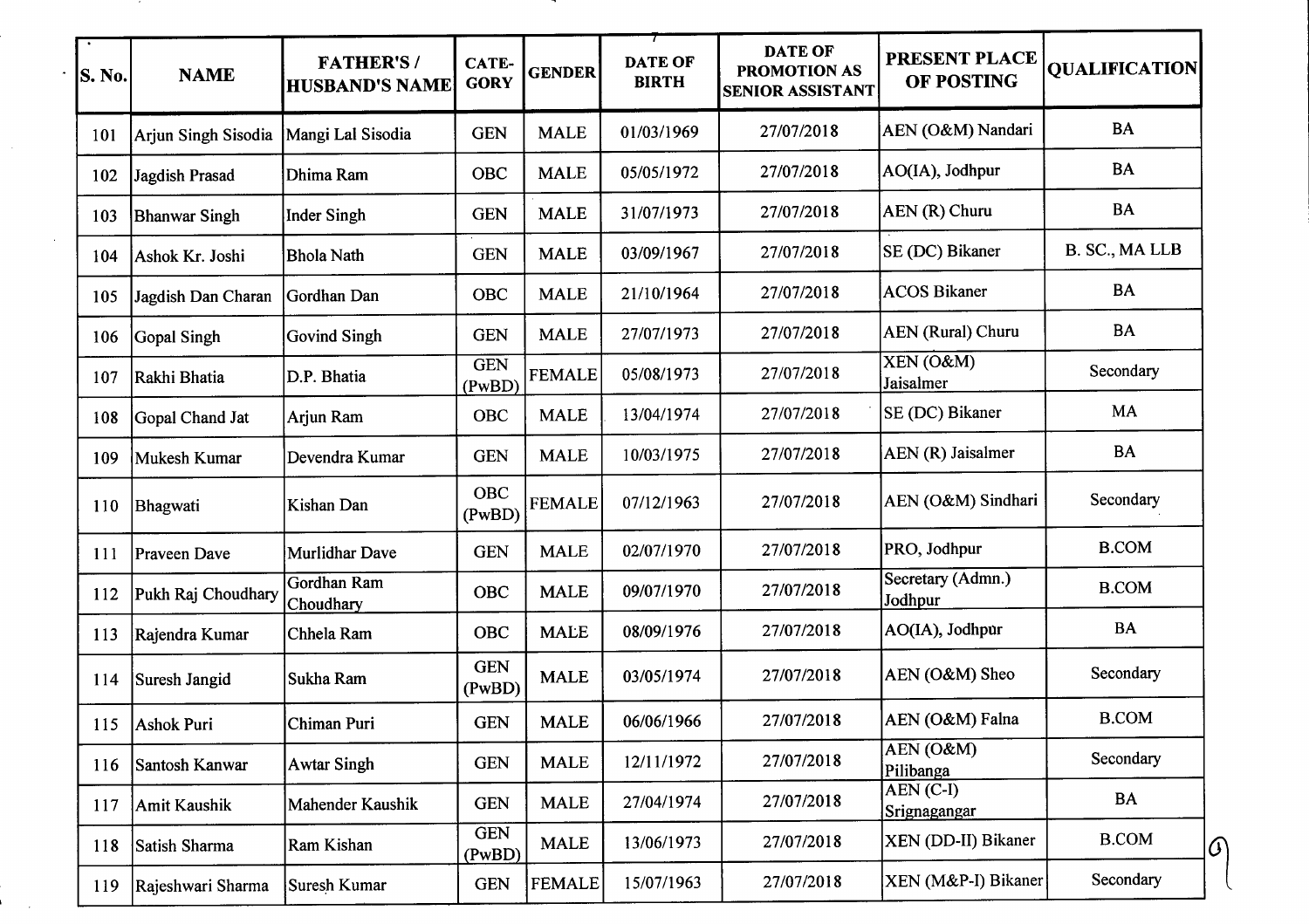| S. No. | <b>NAME</b>         | <b>FATHER'S/</b><br><b>HUSBAND'S NAME</b> | CATE-<br><b>GORY</b>                | <b>GENDER</b> | <b>DATE OF</b><br><b>BIRTH</b> | <b>DATE OF</b><br><b>PROMOTION AS</b><br><b>SENIOR ASSISTANT</b> | PRESENT PLACE<br>OF POSTING            | <b>OUALIFICATION</b> |
|--------|---------------------|-------------------------------------------|-------------------------------------|---------------|--------------------------------|------------------------------------------------------------------|----------------------------------------|----------------------|
| 120    | Madhu Bhatnagar     | <b>Ashok Kumar Bhatnagar</b>              | <b>GEN</b>                          | <b>FEMALE</b> | 01/01/1966                     | 27/07/2018                                                       | AEN (MT) Bikaner                       | <b>BA</b>            |
| 121    | Sanjay Kumar Deora  | Mohan Lal                                 | <b>GEN</b>                          | <b>MALE</b>   | 22/07/1975                     | 27/07/2018                                                       | XEN (DD-I) Bikaner                     | <b>BA</b>            |
| 122    | Yogita Sharma       | Yogesh Sharma                             | <b>GEN</b>                          | <b>FEMALE</b> | 22/08/1981                     | 27/07/2018                                                       | XEN (O&M)<br>Han <u>umangarh</u>       | MA                   |
| 123    | Mahendra Singh      | Shakti Singh                              | <b>GEN</b>                          | <b>MALE</b>   | 14/04/1978                     | 27/07/2018                                                       | TA to MD Jaipur                        | <b>BA</b>            |
| 124    | Ramesh Chandra      | <b>Shiv Kumar</b>                         | <b>GEN</b>                          | <b>MALE</b>   | 22/12/1975                     | 27/07/2018                                                       | SE(O&M)<br>Sriganganagar               | <b>MBA</b>           |
| 125    | Gaja Ram            | Mukana Ram                                | $\overline{OBC}$<br>(PwBD)          | <b>MALE</b>   | 01/06/1972                     | 27/07/2018                                                       | AEN (O&M) Bhiyad                       | Sr. Sec.             |
| 126    | Prem Sethiya        | <b>Bansi Dhar</b>                         | <b>GEN</b><br>(PwBD)                | <b>MALE</b>   | 01/01/1973                     | 27/07/2018                                                       | AEN (CSD-I) Barmer                     | Sr. Sec.             |
| 127    | Ramesh Giri         | Paman Giri                                | <b>GEN</b><br>(PwBD)                | <b>MALE</b>   | 10/07/1973                     | 27/07/2018                                                       | AEN (CSD-I) Barmer                     | Sr. Sec.             |
| 128    | Jitendra Kumar      | Dhanush Kumar                             | <b>GEN</b><br>(PwBD)                | <b>MALE</b>   | 27/09/1974                     | 27/07/2018                                                       | <b>ZCE (BMR Zone)</b><br><b>Barmer</b> | MA, PGDLL            |
| 129    | Rana Ram            | Raju Ram                                  | $\overline{\mathrm{OBC}}$<br>(PwBD) | <b>MALE</b>   | 06/07/1974                     | 27/07/2018                                                       | XEN (O&M) Barmer                       | MA                   |
| 130    | Maga Ram            | Ishra Ram                                 | $\overline{\mathrm{OBC}}$<br>(PwBD) | <b>MALE</b>   | 20/04/1974                     | 27/07/2018                                                       | AEN (O&M) Baytoo                       | Sr. Sec.             |
| 131    | <b>Himmat Singh</b> | <b>Anand Singh</b>                        | <b>GEN</b>                          | <b>MALE</b>   | 30/06/1972                     | 27/07/2018                                                       | AEN (O&M) Baori                        | MA                   |
| 132    | Kishan Kumar Ranga  | Kishori Lal                               | <b>GEN</b>                          | <b>MALE</b>   | 04/08/1970                     | 27/07/2018                                                       | ZCE (BZ) Bikaner                       | <b>BA</b>            |
| 133    | Puspa Sen           | Satya Narain                              | <b>OBC</b>                          | <b>FEMALE</b> | 21/11/1965                     | 27/07/2018                                                       | AEN (CSD-A-II)<br>Jodhpur              | Secondary            |
| 134    | Suresh Kumar Sharma | Prabhu Dayal                              | <b>GEN</b>                          | <b>MALE</b>   | 01/09/1962                     | 27/07/2018                                                       | <b>ACOS Ratangarh</b>                  | <b>B.COM</b>         |
| 135    | Sachin Mathur       | <b>Ramesh Chand Mathur</b>                | <b>GEN</b>                          | <b>MALE</b>   | 01/12/1980                     | 27/07/2018                                                       | AEN (O&M) Sujangarh                    | M.COM, MBA           |
| 136    | Rajesh Kumar Sharma | <b>Bhanwar</b> Lal                        | <b>GEN</b>                          | <b>MALE</b>   | 01/07/1979                     | 27/07/2018                                                       | AEN (CSD-B-IV)<br>Jodhpur              | <b>BA</b>            |
| 137    | Mahendra Singh      | Jeevan Singh                              | OBC                                 | <b>MALE</b>   | 13/05/1977                     | 27/07/2018                                                       | AEN (O&M) Falna                        | <b>BA</b>            |
| 138    | Narendra Kumar      | Mangi Lal Nai                             | <b>OBC</b>                          | <b>MALE</b>   | 01/07/1971                     | 27/07/2018                                                       | <b>AEN</b> (Rural) Sardarsahar         | MA                   |
|        |                     |                                           |                                     |               |                                |                                                                  |                                        | $\, \mathbb{G} \,$   |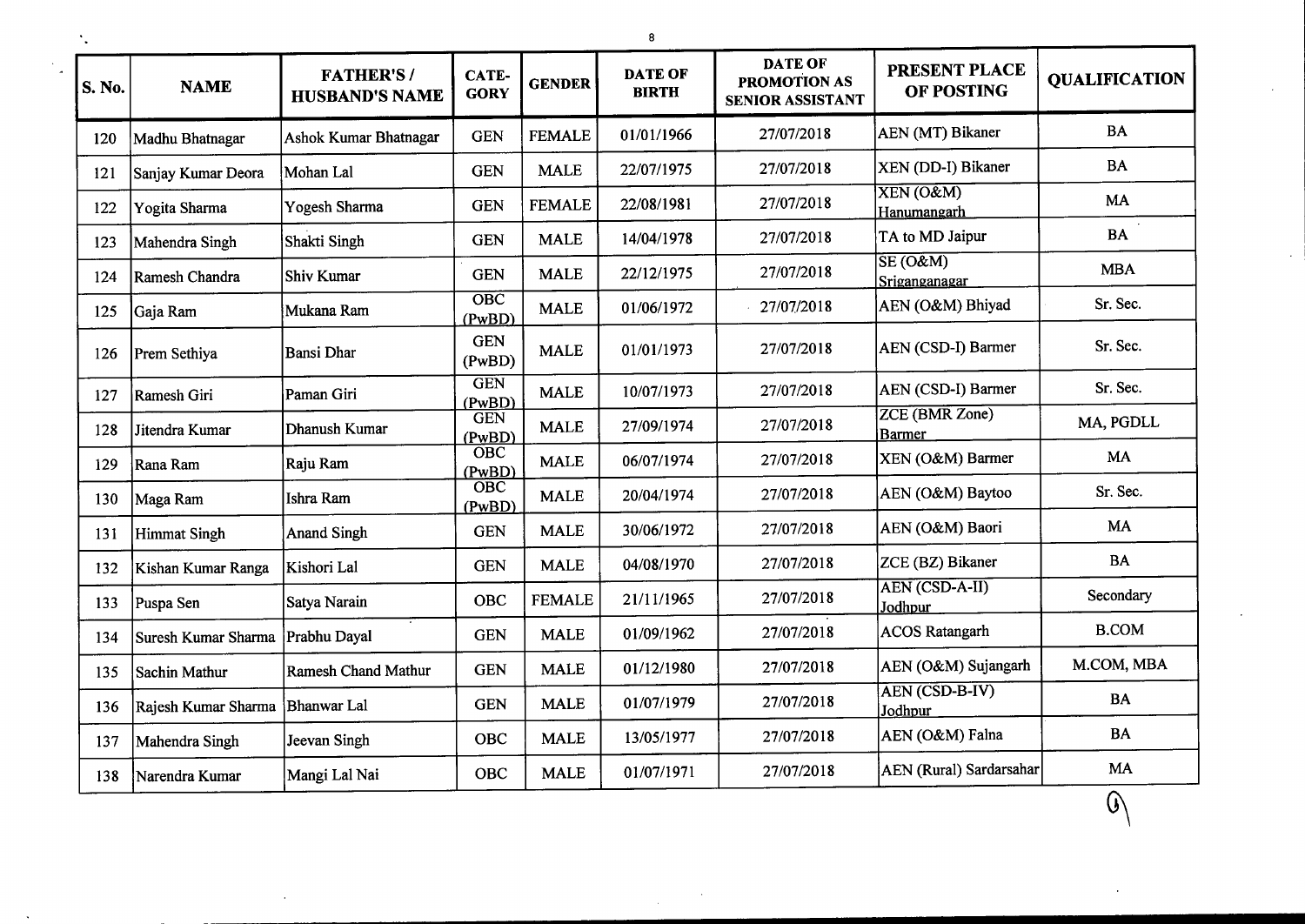| S. No. | <b>NAME</b>               | <b>FATHER'S/</b><br><b>HUSBAND'S NAME</b> | CATE-<br><b>GORY</b> | <b>GENDER</b> | <b>DATE OF</b><br><b>BIRTH</b> | <b>DATE OF</b><br><b>PROMOTION AS</b><br><b>SENIOR ASSISTANT</b> | <b>PRESENT PLACE</b><br>OF POSTING | <b>QUALIFICATION</b> |
|--------|---------------------------|-------------------------------------------|----------------------|---------------|--------------------------------|------------------------------------------------------------------|------------------------------------|----------------------|
| 139    | Rajesh Kumar Srimali      | Chhotu Lal                                | <b>GEN</b>           | <b>MALE</b>   | 08/08/1974                     | 27/07/2018                                                       | ZCE (BZ) Bikaner                   | <b>BA</b>            |
| 140    | Goverdhan Singh           | Panne Singh                               | <b>GEN</b>           | <b>MALE</b>   | 21/05/1976                     | 27/07/2018                                                       | SE (DC) Bikaner                    | MA                   |
| 141    | Rajender Kumar            | Bihari Lal                                | <b>GEN</b><br>(PwBD) | <b>MALE</b>   | 10/10/1968                     | 27/07/2018                                                       | XEN (O&M) Suratgarh                | <b>MBA</b>           |
| 142    | Narander Kumar            | Gauri Shankar                             | <b>GEN</b><br>(PwBD) | <b>MALE</b>   | 01/07/1977                     | 27/07/2018                                                       | $SE(0\&M)$<br>Sriganganagar        | <b>B.COM</b>         |
| 143    | Rajender Kumar            | Manful Ram                                | <b>OBC</b><br>(PwBD) | <b>MALE</b>   | 15/06/1976                     | 27/07/2018                                                       | AEN (O&M) Gharsana                 | Sr. Sec.             |
| 144    | Mukhvinder Singh          | <b>Tarsem Singh</b>                       | <b>GEN</b><br>(PwBD) | <b>MALE</b>   | 19/01/1977                     | 27/07/2018                                                       | AEN(O&M)<br>Srikaranpur            | Sr. Sec.             |
| 145    | Rajender Kumar            | Chunni Ram                                | <b>GEN</b><br>(PwBD) | <b>MALE</b>   | 02/01/1979                     | 27/07/2018                                                       | AEN (O&M) Lalgarh<br>Jattan        | <b>BA</b>            |
| 146    | <b>Vinod Kumar Pareek</b> | Om Prkash Pareek                          | <b>GEN</b><br>(PwBD) | <b>MALE</b>   | 22/07/1972                     | 27/07/2018                                                       | AEN (M&P-II)<br>Sriganganagar      | <b>B.Sc</b>          |
| 147    | Naresh Garg               | <b>Banarshi Dass</b>                      | <b>GEN</b><br>(PwBD) | <b>MALE</b>   | 01/12/1972                     | 27/07/2018                                                       | AEN (O&M) Sadulsahar               | MA                   |
| 148    | Bansi Lal                 | Shab Ram                                  | <b>OBC</b><br>(PwBD) | <b>MALE</b>   | 10/04/1977                     | 27/07/2018                                                       | AEN (C-I) Srignagangar             | <b>BA</b>            |
| 149    | <b>Umaid Singh Soda</b>   | Jagdish Singh Soda                        | <b>GEN</b>           | <b>MALE</b>   | 26/01/1977                     | 27/07/2018                                                       | DS (Pension) Jodhpur               | <b>BA</b>            |
| 150    | Manoj Purohit             | Udairaj Purohit                           | <b>GEN</b>           | <b>MALE</b>   | 12/12/1977                     | 27/07/2018                                                       | Secretary (Admn.)<br>Jodhpur       | MA, DCLL             |
| 151    | <b>Blor Singh</b>         | <b>Mangal Singh</b>                       | <b>OBC</b><br>(PwBD) | <b>MALE</b>   | 02/05/1969                     | 27/07/2018                                                       | AEN (C-I) Srignagangar             | MA, BED              |
| 152    | <b>Amreek Singh</b>       | <b>Bishan Singh</b>                       | <b>GEN</b><br>(PwBD) | <b>MALE</b>   | 10/12/1977                     | 27/07/2018                                                       | AEN (O&M) Gharsana                 | <b>BA-II Year</b>    |
| 153    | Manoj Kumar               | <b>Shiv Prasad</b>                        | <b>SC</b>            | <b>MALE</b>   | 07/03/1979                     | 27/07/2018                                                       | AEN (O&M)<br>Srivijaynagar         | <b>BA</b>            |
| 154    | Sankala Ram               | Aala Ram                                  | <b>SC</b>            | <b>MALE</b>   | 15/10/1977                     | 27/07/2018                                                       | AEN (O&M) Reodar                   | <b>BA</b>            |
| 155    | Jitendra Chouhan          | Champa Lal                                | <b>SC</b>            | <b>MALE</b>   | 11/07/1985                     | 27/07/2018                                                       | AEN (O&M) Bilara                   | BA                   |

 $\mathcal{C}$